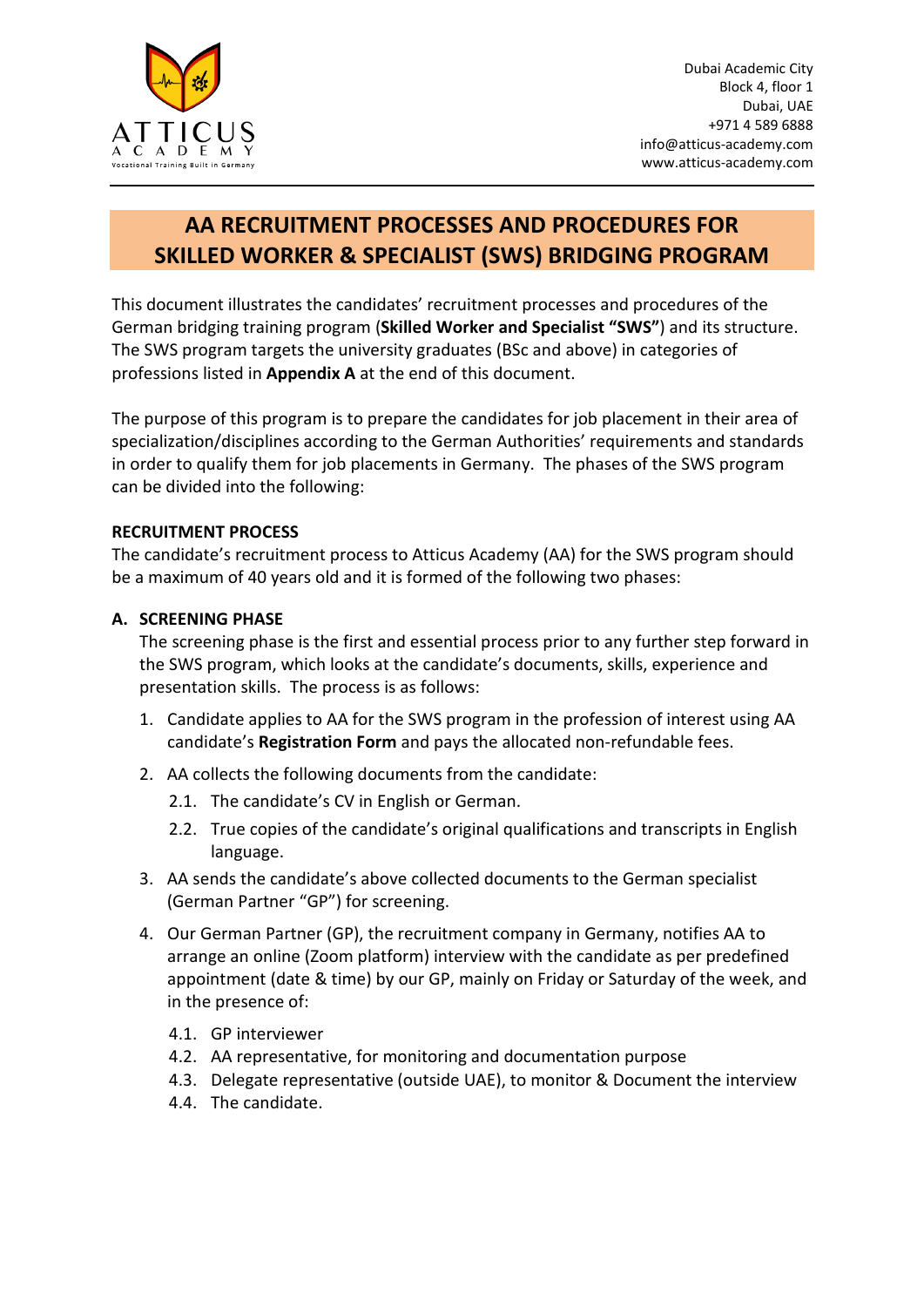

- 5. GP notifies AA of the screening including the interview result, separately for each candidate. In this case, the result is one of the following two options:
	- 5.1. Negative result (Refusal/Rejection) In this case, AA will pass over the refusal letter/email to the candidate and the candidate's relationship with the academy ends at this point.
	- 5.2. Positive result (Acceptance) In this case, AA will officially contact the candidate and request for the next step of the process.
- 6. AA will send the candidate the acceptance to the program along with the approval letter/email from GP. The candidate, at this point, will be officially invited for official registration and required documents and payments.

#### **B. OFFICIAL REGISTRATION PHASE**

In this phase, the candidate should follow the procedure:

1. The candidate/Delegate shall pay to AA the agreed fees percentage/amount of the allocated total annual fees as first installment (as per the agreement with the Delegate or the individual candidate). The remaining part of the annual fees is payable as per the agreement with the candidate/Delegate.

**Important:** It is extremely necessary that the candidate settles and clears all his/her financial dues and obligations to AA before the end of the eighth  $(8<sup>th</sup>)$ month of the SWS program and prior to the final Goethe test required, in order to trigger the employment visa process.

- 2. The candidate shall provide AA with the following documents:
	- 2.2. Motivation Letter with the candidate's photo and signature (a sample is provided)
	- 2.3. The candidate's CV translated into German language with legal translator attestation.
	- 2.4. The Candidate's passport copy.
	- 2.5. True copy of the candidate's qualifications attested and duly stamped from the relevant country's authorities:
		- 2.5.1. Relevant education authorities in the country of origin
		- 2.5.2. Exterior Ministry in the country of origin.
		- 2.5.3. German Embassy or Consulate in country of origin.
- 3. The candidate signs AA/Delegate Candidate agreement in which AA/Delegate guarantees a job offer for the candidate provided that s/he satisfies the program requirements.

**Remark:** Atticus Academy is not responsible for guaranteeing a job offer from Germany for those who do not meet the SWS program's requirements set by our partners in Germany.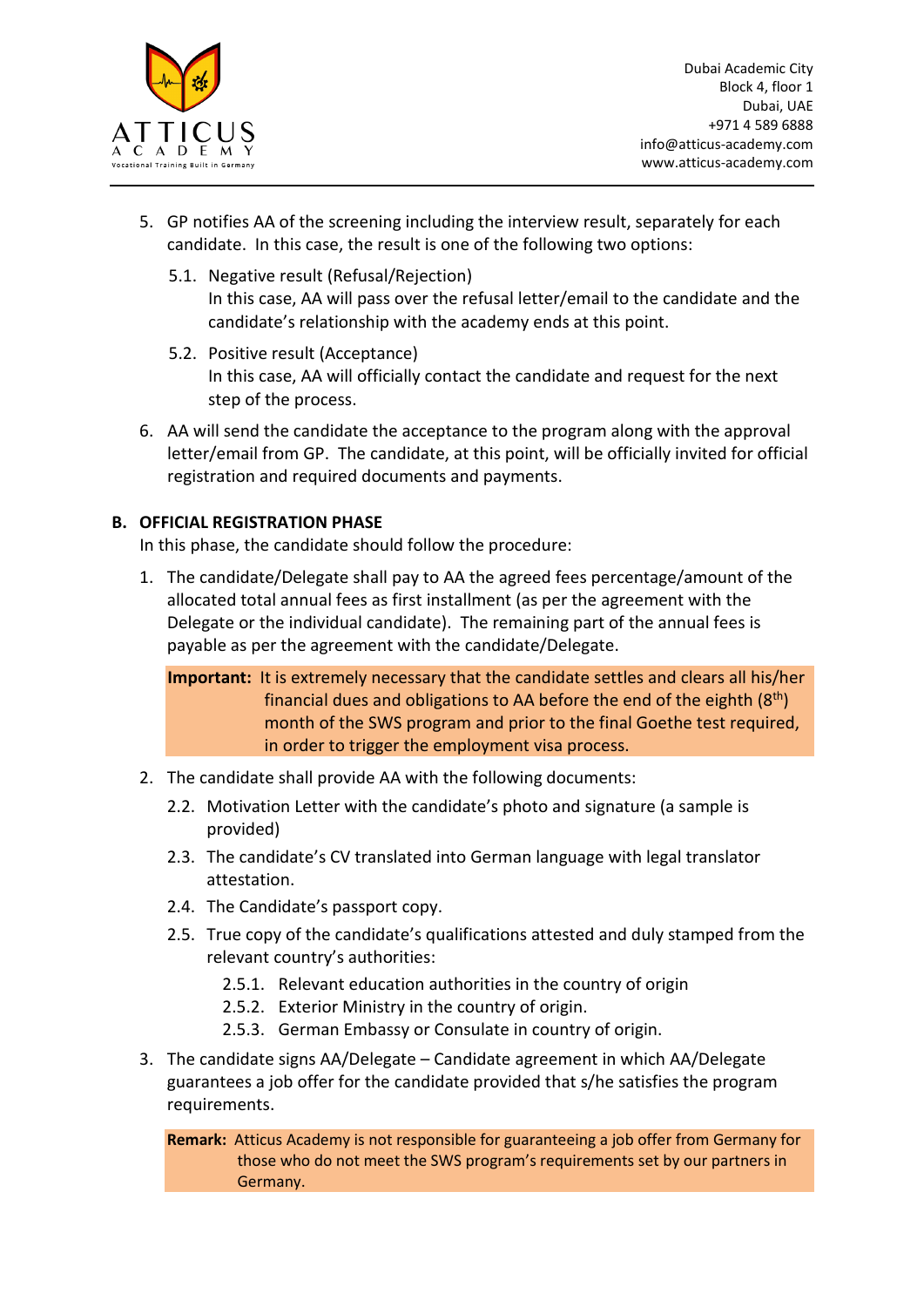

- 4. AA sends the candidate's attested documents to GP.
- 5. The candidate shall provide the rest of the requirements (*please see Appendix B*).
- 6. The candidate must sign the GP's undertaking form/letter declaring that the candidate undertakes to pay the amount indicated in **7.3** below directly to GP, upon starting his/her job in Germany.
- 7. The candidate shall pay the first installment of the job placement fees in Euros or equivalent as per the below table.
	- 7.2. The first installment stated in the below table (**To Be Paid to AA**) will be directly transferred to our GP, along with the all the duly attested qualifications collected from the candidate in order to trigger the job placement/offer process.
	- 7.3. The remainder of the total Job Placement Fees as shown in the below table (**To be Paid in Germany**) shall be paid by the candidate to AA's GP in Germany over 10 equal installments upon starting the job with the employer, based on the undertaking indicated in point **6** above.

| <b>No</b>     | <b>Category</b>                  | <b>To Be Paid</b><br>to AA (Euro) | To be Paid in<br><b>Germany</b><br>(Euro) | <b>Total Job</b><br><b>Placement</b><br>Fees (Euro) |
|---------------|----------------------------------|-----------------------------------|-------------------------------------------|-----------------------------------------------------|
| 1             | Medicine (Doctors)               | 3,500                             | 4,000                                     | 7,500                                               |
| $\mathcal{P}$ | <b>Nursing Profession</b>        | 2,000                             | 2,500                                     | 4,500                                               |
| 3             | <b>Allied Health Professions</b> | 2,000                             | 2,500                                     | 4,500                                               |
| 4             | <b>Engineering Profession</b>    | 2,000                             | 2,500                                     | 4,500                                               |
| 5             | Marketing/Accounting             | 2,000                             | 2,500                                     | 4,500                                               |
| 6             | Culinary (Chefs)                 | 2,000                             | 2,500                                     | 4,500                                               |

**Remarks:** At this point, two processes will start simultaneously:

- 1. GP will initiate the job screening/search and job offer process
- 2. The candidate starts the SWS training program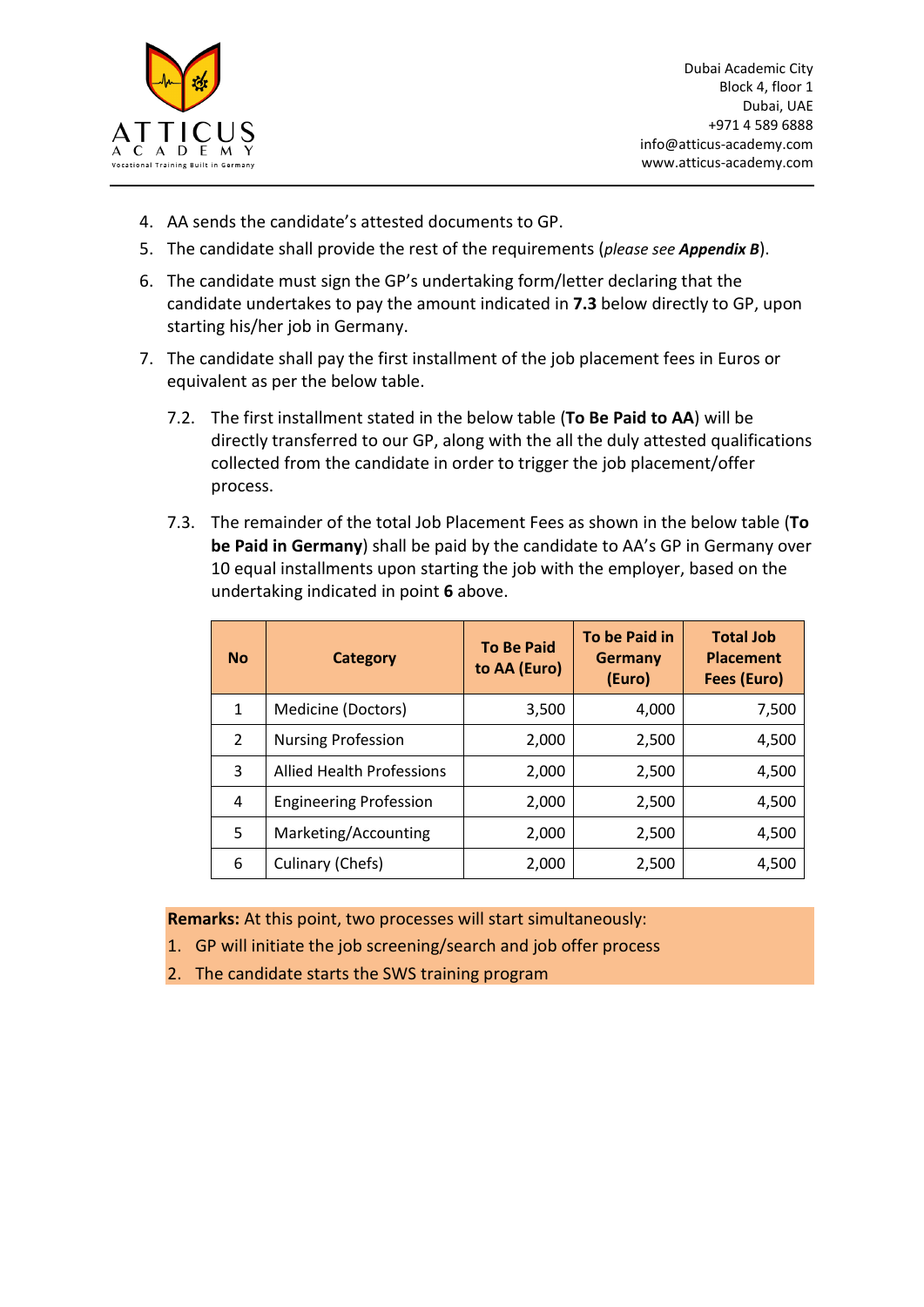

## **SKILLED WORKER & SPECIALIST TRAINING PROGRAM STRUCTURE**

The **SWS** program is a one-Year bridging/preparation training program for various professions such as Medicine, Nursing, Allied Health, Engineering, Hotel Management, Business Administration (Marketing/Accounting) and Culinary (chefs), (*please see to Appendix A*) in order to qualify the candidate for a job placement in the relevant field of specialization in Germany.

The **SWS** program follows almost the same structure and milestones for all the professions listed in **Appendix A** with differences for some professions such as Medicine, Nursing and Allied Health, where the adaptation program is NOT required. The **SWS** program is formed of two major areas of trainings:

## **1. German Language Training Program**

The first part of the of the **SWS** program is actually an intensive German Language training, where the candidate will be appointed a class schedule to start the training for a maximum of 8 months, at the end of which will be tested in Goethe Institute in Dubai or the relevant country and required to obtain a test result of:

## **a. Level B1**

It is required for Engineers, Business Administration (marketing/accounting), Hotel Management and Hospitality and Culinary (chefs) professions.

## **b. Level B2**

It is required for Nursing and Allied Health professions.

#### **c. Level C1**

It is required for Medicine (Doctors) profession.

**Remark1:** This part of the program, German Language training, is not required for those who already are certified by Goethe Institute and having the required level B1, B2 or C1 or equivalent recognized exams. These candidates can enroll directly into the Adaptation Training Program, during which the Employment Visa process will be triggered.

**Remark2:** Tests of levels A1 and A2 are not necessary for any candidate. The tests required are B1, B2 and C1 only.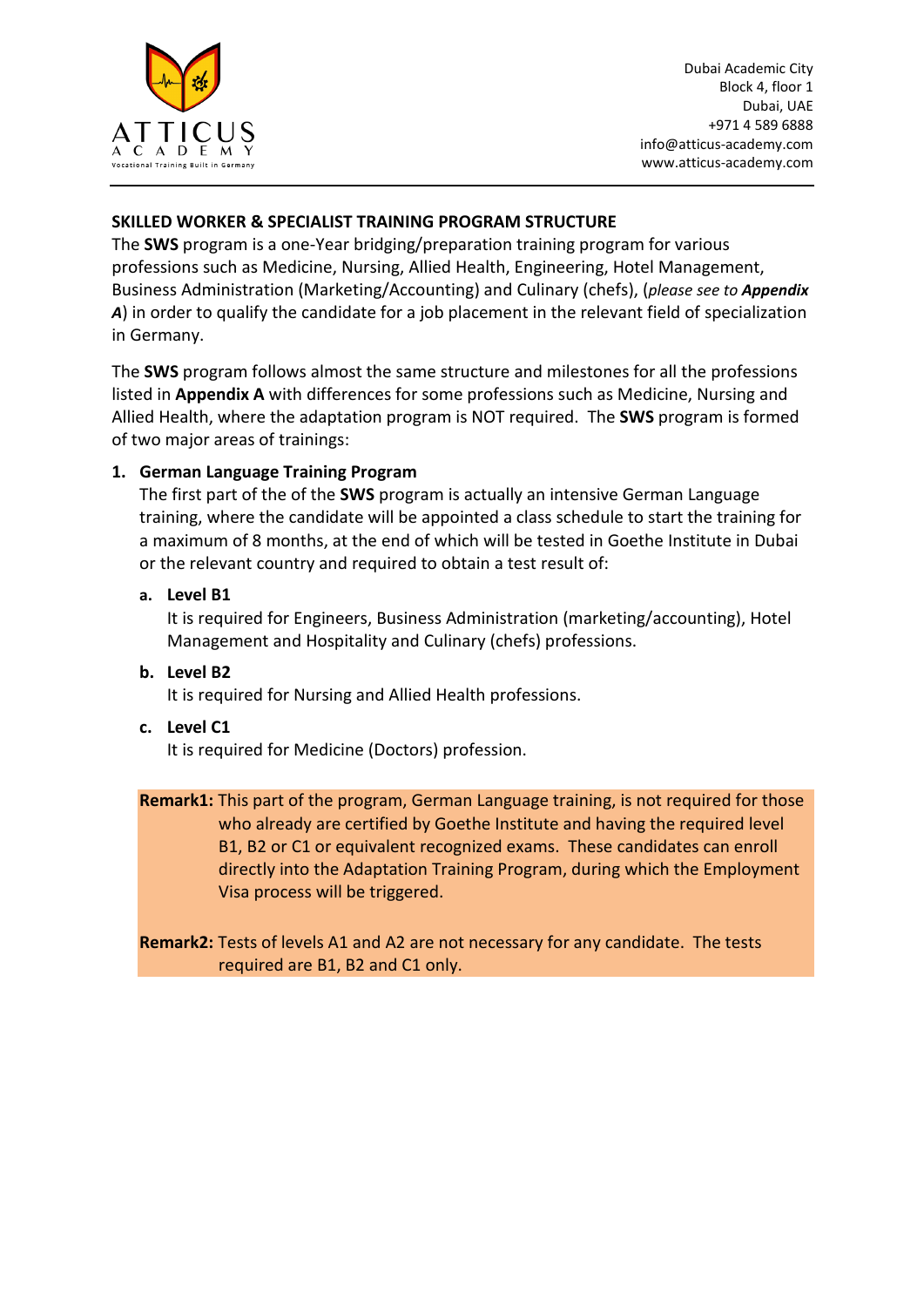

## **2. Adaptation Training Program**

It is important to point out the fact that the professions of Medicine, Allied Health and Nursing will not go through this program. Candidates of these professions will only receive German Language training to achieve the required level (*please see Appendix A*) and will be subject to the job related technical training for a period of four (4) months upon arrival to Germany, and then they will be appointed in a work place.

The second part of the SWS program will focus on the Adaptation Training Program (AP) for four (4) months.

- 2.1. The AP will be initiated by GP and IHK-Academy in Germany.
- 2.2. The AP will be instructed and led by a certified by IHK, German master teacher.

**Remark:** The candidate will not be able to join this program unless the candidate passes the German Language required test of the relevant profession as indicated in **Appendix A**.

- 2.3. AA/Delegate monitors the candidates' attendance and follows up with them through an online webcast platform.
- 2.4. The German master teacher carries on an assessment/exam for the candidates at the end of the Adaptation program.
- 2.5. GP notifies AA of the assessment result.
- 2.6. IHK-Academy issues and submits the certificates to GP.
- 2.7. GP delivers the certificates to AA

**Remark:** The time from the AP final assessment to certificate issuance by IHK Academy takes 4-5 weeks

- 2.8. At this point, the candidate/Delegate must ensure that the financial clearance is finalized with AA.
- 2.9. AA will pass over the certificates to the relevant candidates
- 2.10.AA will issue NOC to GP to start the employment visa process.

**Remark:** The issuance of NOC means that the candidate has cleared all his/her financial dues to AA/Delegate and it triggers our GP to start the Employment visa process.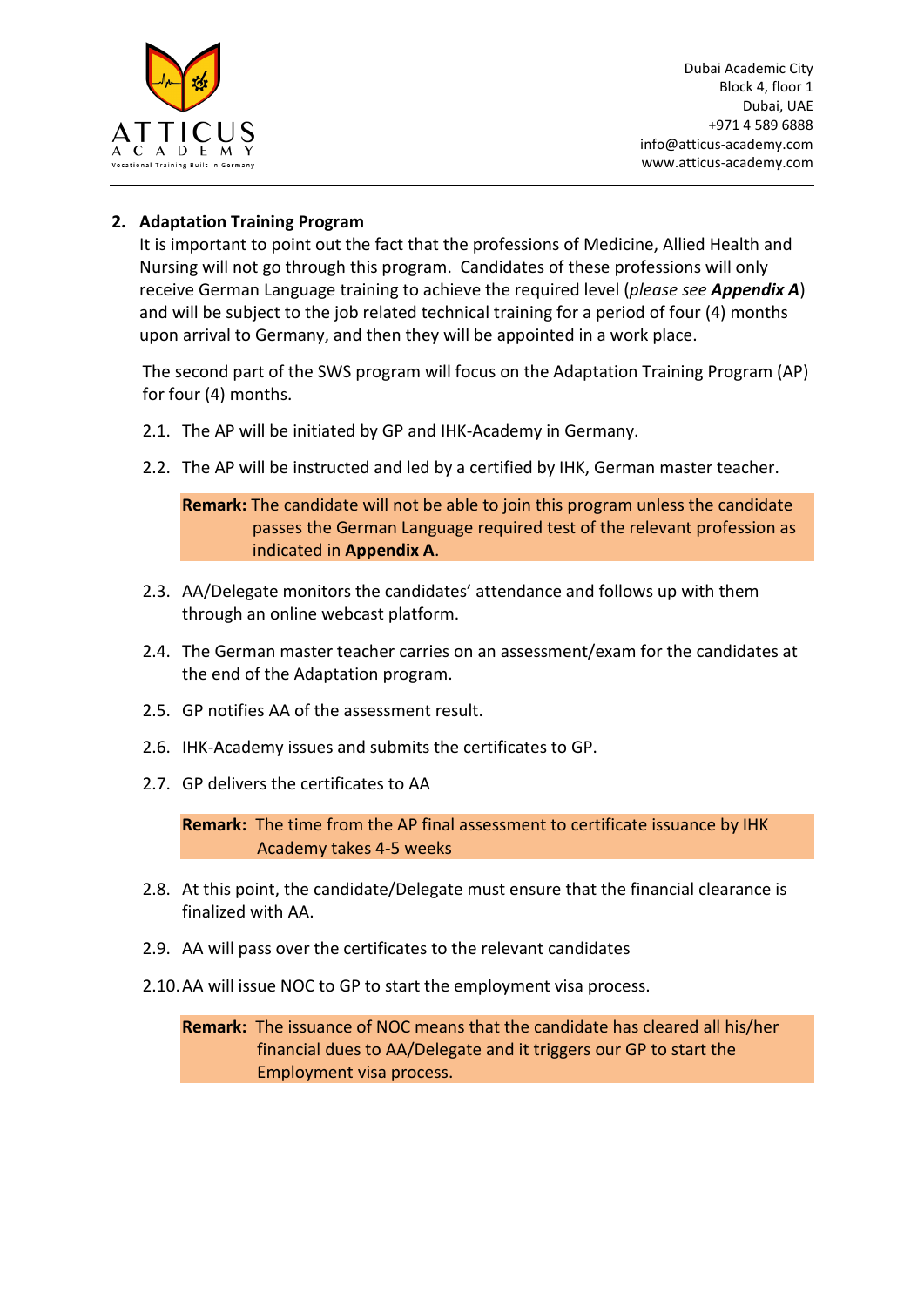

The AP is actually formed of a set of soft skills courses in order to equip the candidate with the information and skills required in the work place as well as provide an overview of the German social system and job contracting in Germany. The soft skills courses allocated by the German relevant authority are:

- **EXECOMMUNICATION IN PROFESSIONAL SETTINGS**
- Rhetoric and behavior in professional setting
- Occupational health care management
- How to deal with apprentices
- Electric standards
- **Diverview of forms of alternative energy production**
- **Time management**
- Dealing with conflicts Conflict management
- The social system of Germany
- German work contracts
- Teamwork Body language

**Remark:** The courses of the AP may vary from a profession to another and from a time to another as per the demand and need. AA will receive the update from the GP upon taking place and AA will circulate it accordingly to all its agents.

The standard AP structure is designed to be delivered as per the following:

| <b>Program Duration</b> | 4 Months    |
|-------------------------|-------------|
| Weeks/Month             | 4 weeks     |
| Days/Week               | $: 5$ days  |
| Hours/Day               | : 3 hours   |
| <b>Total Hours</b>      | : 240 Hours |

## **JOB SCREENING PROCESS**

- 1. GP starts the job Screening process with potential companies in Germany provided that GP receives the following:
	- a. The amount of Two Thousand Euros (€ 2,000) indicated above in Point **7.3**
	- b. The candidate's duly attested documents (*please see Official Registration above*)
- 2. GP circulates the candidate's duly attested documents, along with the candidate's recorded interview during the Screening phase, to companies of interest.
- 3. GP and potential company's representative (employer) organize a second online interview with the candidate in German language through AA (after level A2)
- 4. If the result is satisfactory, GP will initiate the job offer process or else the job screening and search will continue.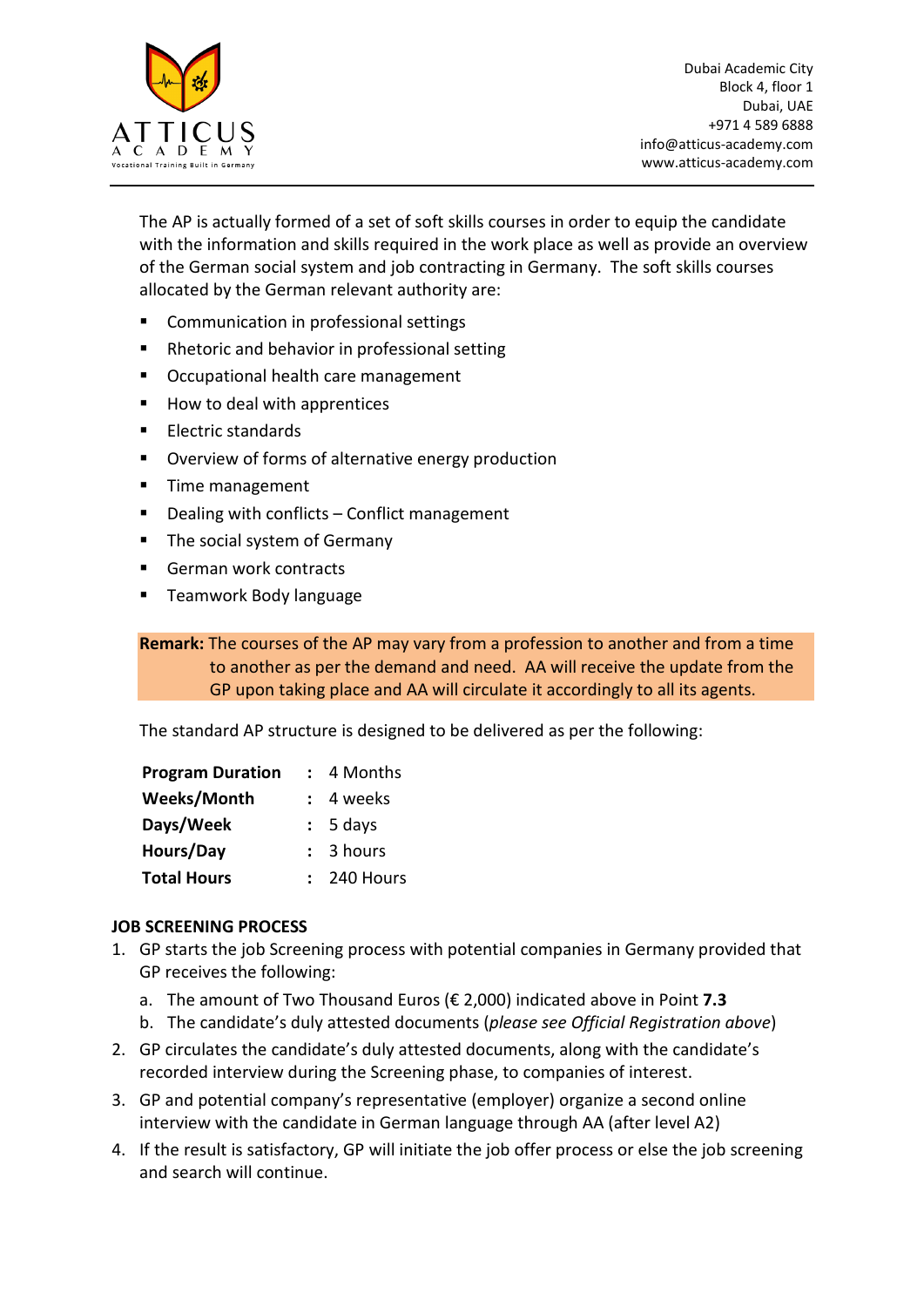

## **JOB OFFER PROCESS**

GP initiates the job offer process right after the candidate's official registration with AA and passing the German Language Level A2 and the GP receive the:

- 1. The required documents indicated in the Official Registration phase as well as the first payment of the Job Placement fees of the amount of €2,000. The duration of this process is 3-6 months.
- 2. GP delivers the job offer of the interested company to AA.
- 3. AA delivers the job offer to the candidate or the agent (if any) for approval and signature.

**Remark:** The job offer is **legally binding** where all the details of concern are included in the offer such as the company, location, job designation/position, contract duration, monthly salary and other benefits according to the employer policy. The job contract is usually 3-5 renewable years in Germany depending on the candidate's performance and progress.

- 4. The candidate signs the offer after reviewing and clearing all questions, if any.
- 5. AA sends the signed job offer back to GP.
- 6. Candidate/Delegate clears all financial dues
- 7. AA issues NOC to GP in order to trigger the employment visa process according to the German Government regulations.
- 8. AA delivers the certificate of the candidate's German Language Test level required to GP

## **QUALIFICATIONS EQUIVELENCY PROCESS**

The candidate's qualifications equivalency process starts right after the job offer has been sent to GP along with the candidate's approval and signature as well as the A2 German language result.

The procedure is as follows:

- 1. AA sends the candidate's German language result of A2 to GP
- 2. GP starts the legal translation and attestations from the relevant authorities in Germany.
- 3. GP applies for the equivalency to the relevant authorities.
- 4. GP sends a copy of the equivalency certificate to AA.
- 5. AA delivers the same certificate to the candidate/Delegate.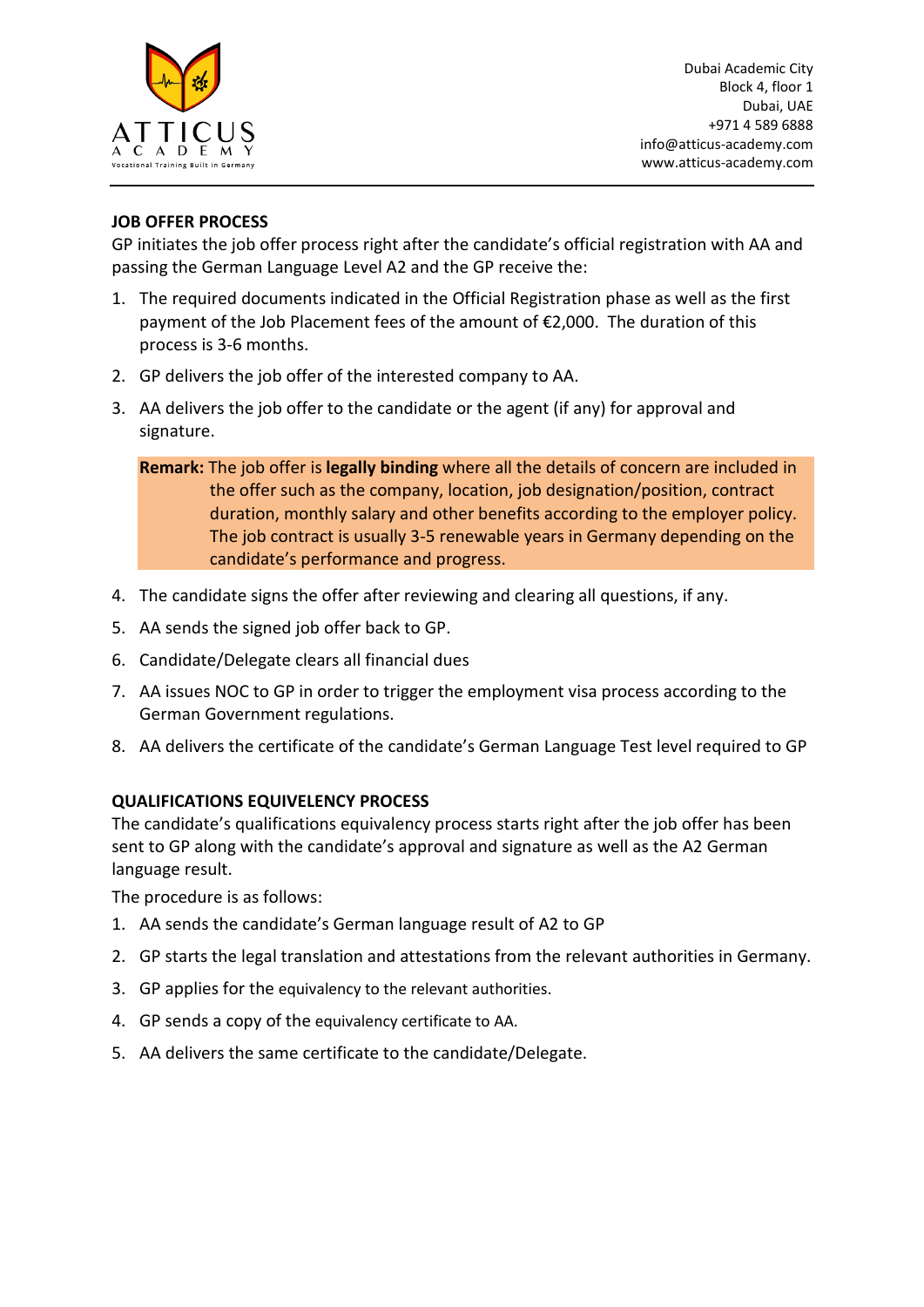

## **EMPLOYMENT VISA PROCESS**

GP will initiate the Employment Visa process depending on the following:

- 1. NOC from AA, ensuring that the candidate cleared all financial dues to AA
- 2. Receiving the signed candidate's job offer from AA. Based on the above, GP will initiate the Employment Visa Process as follows:
- 1. GP initiates the German government "**Accelerated Skilled Workers Procedure**".
- 2. GP ensures translation of the documents through a legal translator in Germany.
- 3. GP sends all the documents required to the German Foreign Office (FO) for approval.
- 4. FO communicates with Federal Agency of Employment (BA) in Germany for approval.
- 5. Upon approval, BA sends the documents back to FO.
- 6. FO sends the approved and the released documents directly to the German Embassy/Consulate in the country of the candidate's residency.
- 7. The German Embassy/Consulate informs the candidate to attend for the Employment Visa issuance with the supporting documents (*please see Appendix C***).**
- 8. Candidate applies for the Employment visa at the German Embassy/Consulate and pays the visa fees of €75.

**Remark:** The process from the point of sending the documents to FO until the Employment Visa issuance takes a maximum of three and a half months.

#### **TRAVELING AND ARRIVAL SERVICES**

The candidate must notify AA right after obtaining the Employment Visa from the German Embassy/Consulate in the country in order to arrange for group flight and ensures that GP, in Germany provides the following services to the candidate upon arrival:

- 1. Receives the candidate at the designated town main station/airport
- 2. Places the candidate at a decent hotel for 2-3 days.
- 3. Provides the candidate with orientation (integration seminars) at the hotel.
- 4. Locates a decent and reasonable accommodation as per the candidate's convenience.
- 5. Transfers the candidate to the selected accommodation.
- 6. Introduces the candidate to the employer, where the contract signing should take place and usually the employment contract is for 3-5 renewable years.
- 7. Opens a bank account for the candidate
- 8. Registers the candidate with the Housing Authority
- 9. Registers the candidate with the statutory health insurance
- 10. Registers the candidate with the statutory pension insurance
- 11. Assists the candidate to conclude the liability insurance policy
- 12. Assists the candidate to extend the residence permit at the Foreigners' Office
- 13. Assists to sort out the candidate's related official documents such as ID and others
- 14. Supervises the candidate for 3 years in Germany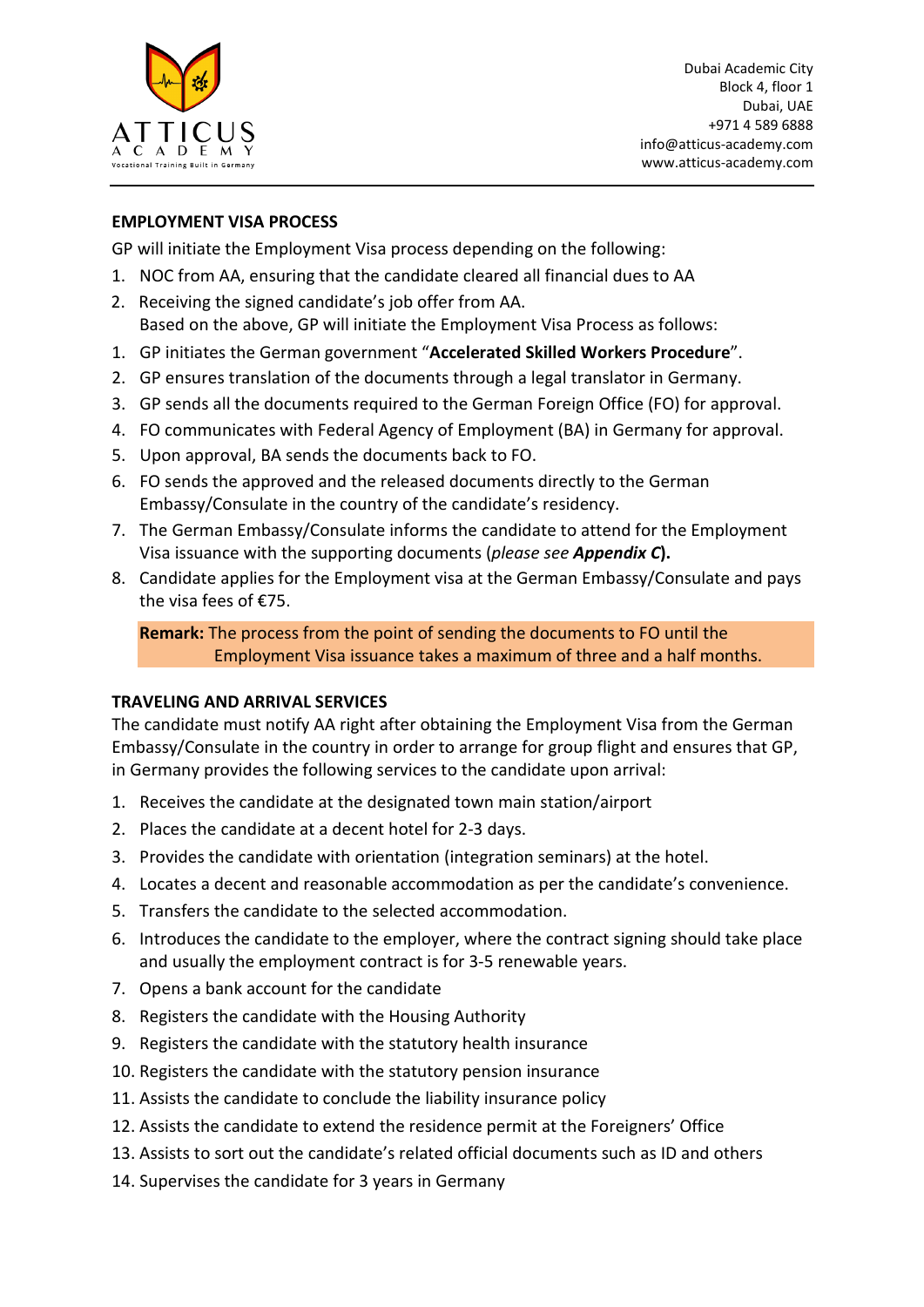

## **GERMAN IMMIGRATION REGULATION**

In addition to the job placement in Germany, the candidate can benefit from the German laws and regulations as the candidate would be an official and registered employee paying taxes to the German government at that time. Some of the benefits that the candidate can benefit from are:

- 1. Continue further education while working by following the official procedure and process with the relevant German authorities.
- 2. According to the current German government regulations, the candidate will be eligible to bring the first degree family members to Germany according to the German Government regulations and policies after a certain period of time, which allows sorting out the candidate's official paper work and ID in Germany.
- 3. The candidate will be entitled of permanent residency in Germany after five years of work and it is always subject to the German laws, regulations and policies.

**Remark:** AA does not guarantee neither assist nor perform any activity related to the above, as it is out of AA's scope as it is all as per the German law and regulations.

#### **VARIOUS EXPENSES IN GERMANY**

There expenses that the candidate should be taking care of such as Employment visa and residency, please note the below:

#### 1. **Employment Visa**

The above cost/fees of the SWS program include the fees of the candidate's employment visa processing fees in Germany,

**Remark:** The candidate should be ready to pay the amount of €75 for the employment visa at the designated German embassy/consulate.

## 2. **Residency Visa in Germany**

After candidate's arrival to Germany, our partner in Germany will assist the candidate to change the candidate's visa status from Employment to Residency visa, which costs an amount of €30–€60 per year. Then the candidate's will be eligible for a permanent Residency visa (indefinite visa) after 5 years of work in Germany without the need for renewing.

#### 3. **Accommodation in Germany**

The accommodation and transportation of the candidate in Germany will be on the candidate's expense. The accommodation in Germany costs an average of €350 per month.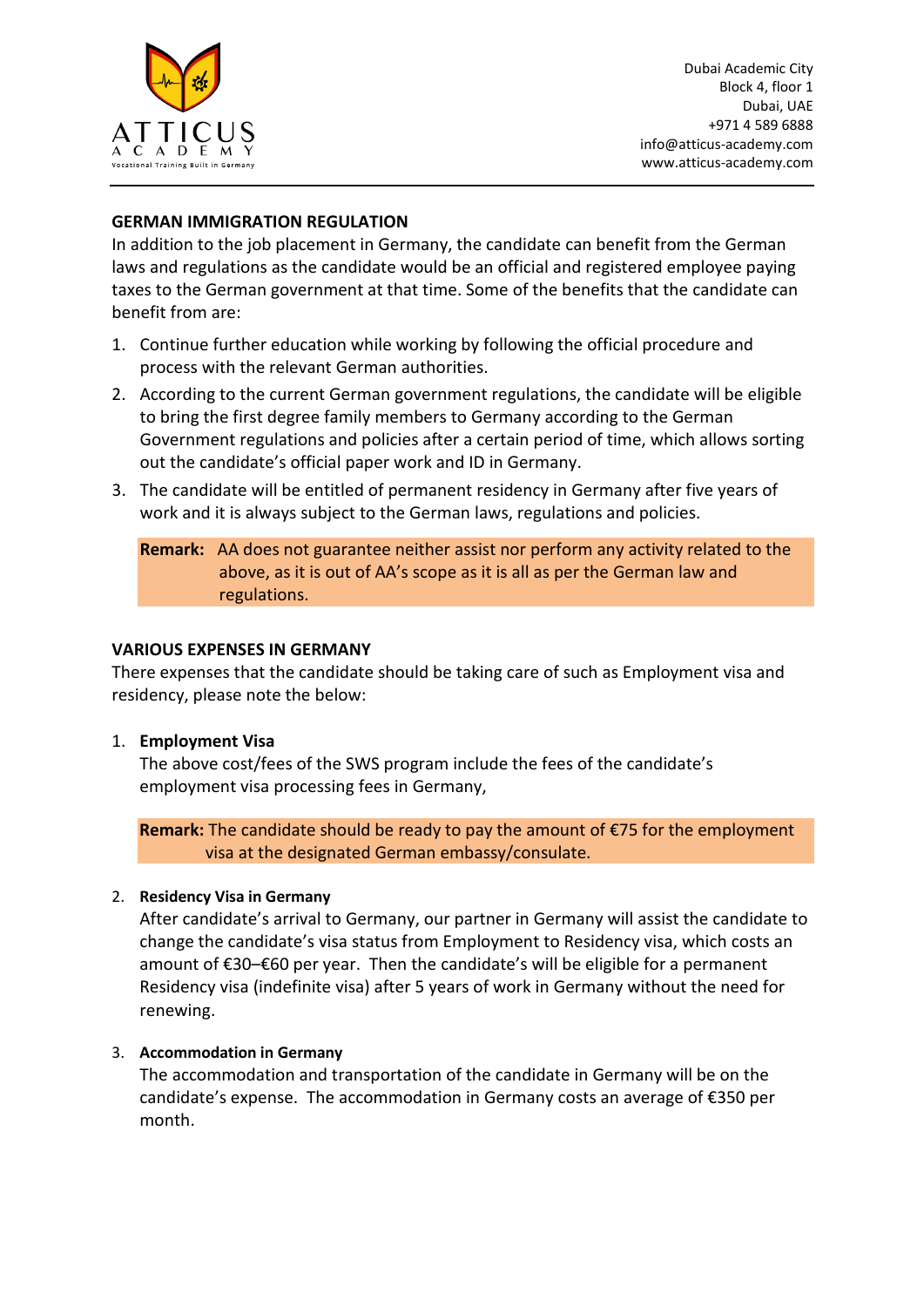

## **AVERAGE MONTHLY SALARY IN GERMANY**

The following is the average monthly salary for various profession categories

| <b>No</b> | <b>Profession Category</b>     | <b>Salary Range in Euros</b> |
|-----------|--------------------------------|------------------------------|
| 1         | <b>Doctors</b>                 | $4,500 - 7,500$              |
| 2         | <b>Nurses</b>                  | $2,700 - 3,500$              |
| 3         | <b>Engineers</b>               | $2,500 - 3,000$              |
| 4         | Hotel Management & Hospitality | $2,500 - 3,000$              |
| 5         | Accounting                     | $2,500 - 3,000$              |
| 6         | Marketing                      | $2,500 - 3,000$              |

The German government deducts the **Tax and Social Security Contributions** amount upon cashing the cheque. The amount of the **Tax and Social Security Contributions** is set according to the attached salary chart.

The Tax and Social Security Contributions include the following costs:

| <b>No</b> | <b>Service</b>             | <b>Deduction Percentage</b> | <b>Remarks</b>                           |
|-----------|----------------------------|-----------------------------|------------------------------------------|
| 1         | Pension fund               | 9.45 %                      |                                          |
| 2         | Statutory health insurance | 8.20%                       |                                          |
| 3         | Unemployment insurance     | 1.50%                       |                                          |
| 4         | Nursing care insurance     | 1.025 %                     |                                          |
|           | Income tax deduction       |                             | depending on the<br>monthly gross salary |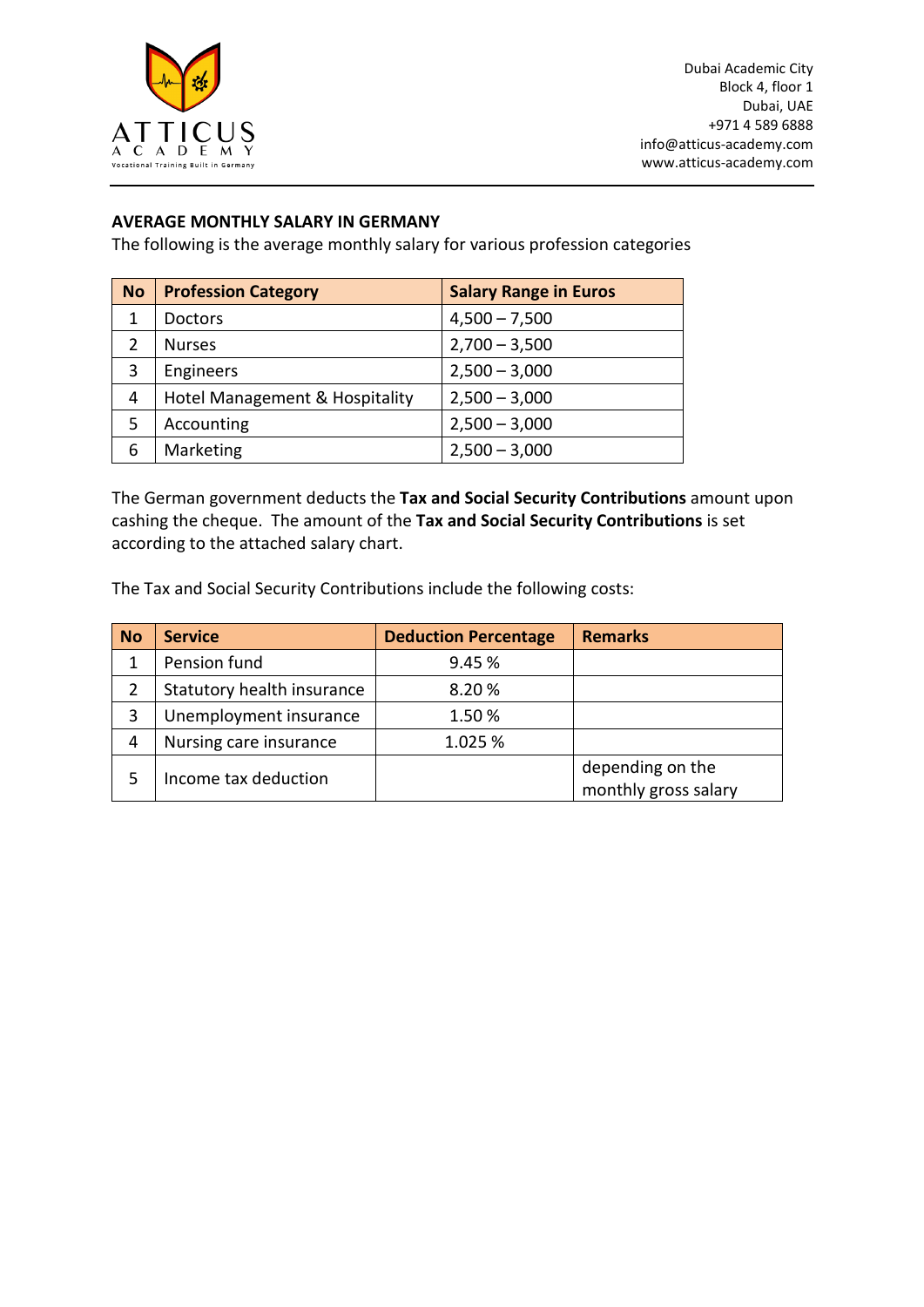

# **APPENDIX A**

| <b>PROFESSIONS CATEGORIES FOR EMPLOYMENT IN GERMANY</b> |                            |                |                |                                       |                                 |
|---------------------------------------------------------|----------------------------|----------------|----------------|---------------------------------------|---------------------------------|
| <b>No</b>                                               | <b>Category</b>            | Lang<br>Level  | <b>No</b>      | <b>Profession</b>                     | <b>Remarks</b>                  |
| $\mathbf{1}$                                            | <b>Medicine</b>            | C1             | $\mathbf{1}$   | Doctors                               |                                 |
|                                                         |                            |                |                |                                       |                                 |
| $\overline{2}$                                          | <b>Nursing</b>             | <b>B2</b>      | $\mathbf{1}$   | <b>Nurses</b>                         |                                 |
| 3                                                       | <b>Allied Health</b>       | <b>B2</b>      | 1              | Physio-Therapy                        |                                 |
|                                                         |                            | B <sub>2</sub> | $\overline{2}$ | X-Ray Technicians                     |                                 |
|                                                         |                            | <b>B2</b>      | 3              | Lab Technologists                     |                                 |
|                                                         |                            | <b>B2</b>      | 4              | <b>Dental Technicians</b>             |                                 |
|                                                         |                            |                |                |                                       |                                 |
| $\overline{4}$                                          | <b>Engineering (BSc)</b>   | <b>B1</b>      | $\mathbf{1}$   | Electrical                            |                                 |
|                                                         |                            | <b>B1</b>      | $\overline{2}$ | Electronics                           |                                 |
|                                                         |                            | <b>B1</b>      | 3              | Mechatronics                          |                                 |
|                                                         |                            | <b>B1</b>      | 4              | Mechanical                            | Metal/Hydraulic/<br><b>HVAC</b> |
|                                                         |                            | <b>B1</b>      | 5              | Industrial                            |                                 |
|                                                         |                            | B1             | 6              | Green/Sustainable Energy              |                                 |
|                                                         |                            | <b>B1</b>      | 7              | Information Technology (IT)           |                                 |
|                                                         |                            | <b>B1</b>      | 8              | Software Engineering                  |                                 |
|                                                         |                            | <b>B1</b>      | 9              | <b>Computer Science</b>               |                                 |
|                                                         |                            | <b>B1</b>      | 10             | <b>Management Information Systems</b> |                                 |
|                                                         |                            | <b>B1</b>      | 11             | <b>Civil Engineering</b>              |                                 |
|                                                         |                            | <b>B1</b>      | 12             | Artificial Intelligence (AI)          |                                 |
|                                                         |                            | <b>B1</b>      | 13             | <b>Robotics</b>                       |                                 |
|                                                         |                            | <b>B1</b>      | 14             | Aerospace Engineering                 |                                 |
|                                                         |                            |                |                |                                       |                                 |
| 5                                                       | Hotel<br><b>Management</b> | <b>B1</b>      | $\mathbf{1}$   | Hotel Management & Hospitality        |                                 |
| 6                                                       | <b>Culinary</b>            | <b>B1</b>      | $\mathbf{1}$   | Chefs                                 |                                 |
|                                                         |                            |                |                |                                       | Diploma Graduates               |
| $\overline{7}$                                          | <b>Business Admin</b>      | <b>B1</b>      | $\mathbf 1$    | Marketing/Accounting                  |                                 |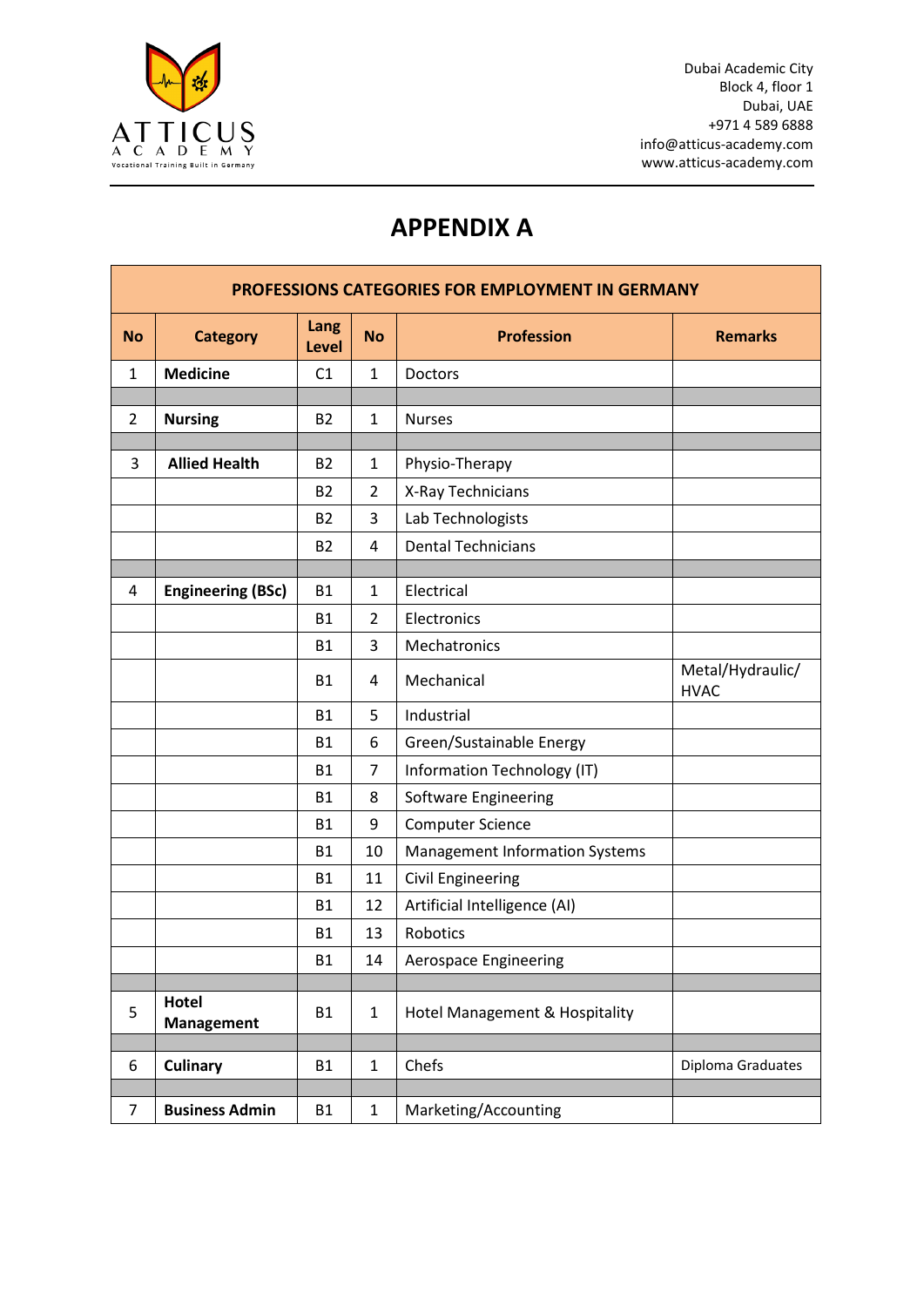

# **APPENDIX B**

## Enrollment Requirements at AA for **Skilled Worker and Specialist (SWS) Training Program**

- 1. Copy of Bachelor degree in English attested by the country of origin's:
	- a. Ministry of education or higher education,
	- b. The ministry of foreign affairs
	- c. German Embassy/Consulate in the country of origin
- 2. Attested Copy of Transcript.
- 3. English Language Proficiency Certificate ILETS score of minimum 5.5 and above or equivalent to TOEFL, PTE or EmSAT is required. In case that the candidate's medium language was English at the University, the ILETS might be waived.
- 4. Resume/CV in English and translated copy to German language.
- 5. Valid Passport Copy.
- 6. 24 recent passport size photographs
- 7. Police Clearance Report or Copy of Good Conduct issued from the relevant authorities.
- 8. Copy of Birth Certificate